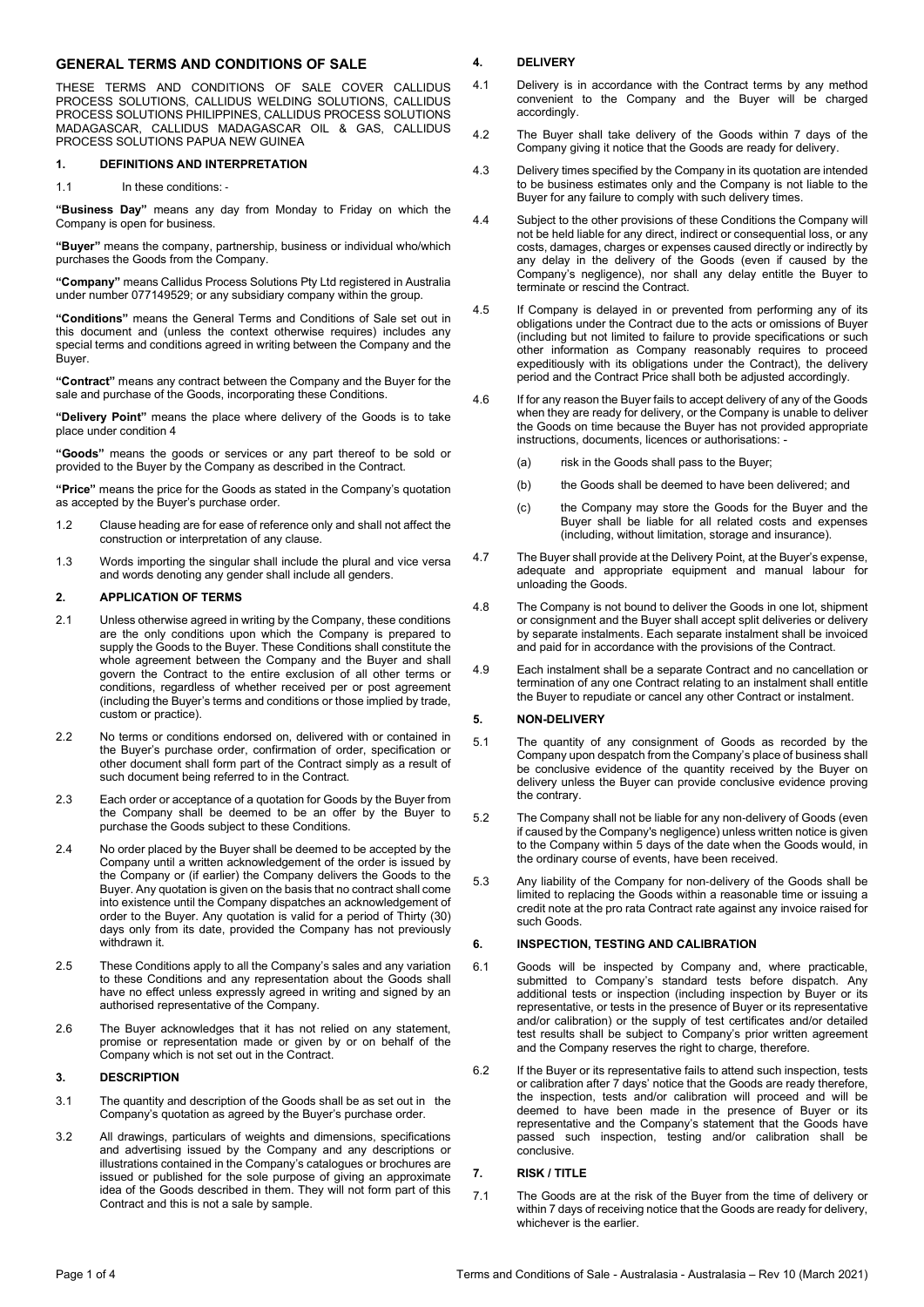- 7.2 Ownership of the Goods shall not pass to the Buyer until the Company has received in full (in cash or cleared funds) all sums due to it in respect of: -
	- (a) the Goods; and
	- (b) all other sums which are, or which become due to the Company from the Buyer on any account.
- 7.3 Until ownership of the Goods passes to the Buyer, the Buyer shall:
	- (a) store the Goods (at no cost to the Company) separately from all other goods of the Buyer or any third party in such a way that they remain readily identifiable as the Company's property;
	- (b) not destroy, deface or obscure any identifying mark or packaging on or relating to the Goods; and
	- (c) maintain the Goods in satisfactory condition and keep them insured on the Company's behalf for their full price against all risks to the reasonable satisfaction of the Company. On request, the Buyer shall produce the policy of insurance to the Company.
- 7.4 The Buyer can only resell the Goods before ownership has passed to it solely on the following conditions:
	- (a) any sale shall be affected in the ordinary course of the Buyer's business at full market value; and
	- (b) any such sale shall be a sale of the Company's property on the Buyer's own behalf and the Buyer shall deal as principal in making such a sale.
- 7.5 The Buyer's right of possession of the Goods shall terminate immediately if: -
	- (a) the Buyer has a bankruptcy order made against him or makes an arrangement or composition with his creditors, or otherwise takes the benefit of any statutory provision for the time being in force for the relief of insolvent debtors, or convenes a meeting of creditors (whether formal or informal), or enters into liquidation (whether voluntary or compulsory) except a solvent voluntary liquidation for the purpose only of reconstruction or amalgamation, or as a receiver and/or manager, administrator or administrative receiver appointed of its undertaking or any part thereof, or documents are filed with the court for the appointment of an administrator of the Buyer or notice of intention to appoint an administrator is given by the Buyer or its directors or by a qualifying floating charge holder, or a resolution is passed, or a petition presented to any court for the winding‐up of the Buyer or for the granting of an administration order in respect of the Buyer, or any proceedings are commenced relating to the insolvency or possible insolvency of the Buyer;
	- (b) the Buyer suffers any diligence or execution to be levied, on his/its property or fails to observe or perform any of his/its obligations under the Contract or any other contract between the Company and the Buyer, or is unable to pay its debts under the Bankruptcy Act 1966 or the Buyer ceases to trade; or
	- (c) the Buyer encumbers or in any way charges any of the Goods.
- 7.6 The Company shall be entitled to recover payment for the Goods notwithstanding that ownership of any of the Goods has not passed from the Company.
- 7.7 The Buyer grants the Company, its agents and employees an irrevocable licence at any time to enter any premises where the Goods are being stored in order to inspect them, or, where the Buyer's rights to possession has terminated, to recover them.

## 8. RISK AND TITLE

- 8.1 Unless otherwise agreed in the Contract, the Price shall be payable in full without set-off, counterclaim or withholding of any kind (save where and to the extent that this cannot by law be excluded) within 30 days of the Company's invoice date, without further notice from the Company. All sums are to be paid in the currency as specified on the invoice.
- 8.2 The Price for the Goods shall be exclusive of any value added tax, export, import, excise duties and any other taxes or duties. All such taxes or duties shall be payable by the Buyer.
- 8.3 The Company may invoice on or any time after delivery, or if the Buyer wrongfully fails to take delivery or otherwise suspends or delays delivery, the Company is entitled to invoice from the date the Goods were tendered for delivery.
- 8.4 If the Buyer fails to make timely payment of any sum due, the Company may suspend the delivery of Goods until full payment is made. If such failure to make payment continues for more than one month, the Company may without prejudice to any other contractual rights, terminate this Contract and dispose of the any Goods appropriate to the Contract.
- 8.5 No payment will be deemed to have been received until the Company has received cleared funds.
- 8.6 If the Buyer fails to pay the Company any sum due pursuant to the Contract, the matter will be passed to the Company's lawyers to commence legal proceedings to recoup any amounts owed under the Contract.
- 8.7 All payments payable to the Company under the Contract shall become due immediately on its termination despite any other provisions.
- 8.8 Time of payment is of the essence. If any payment is overdue, interest will be charged from the date of invoice both before and after any court judgement on a daily basis at an annual rate of 5% above the rate of interest levied by the National Australia Bank from time to time on business overdrafts in excess of \$100,000 compounded daily until the sum due is paid.

### 9. WARRANTY

- 9.1 The Company warrants that: -
	- (a) Goods supplied by the Company will be free from defects in materials or workmanship under normal use and care and services will be performed by trained personnel using proper equipment and instrumentation for the particular service provided. The foregoing warranties will apply until the expiration of the warranty period which is 12 months from the date of initial installation or 18 months from the date of notification of delivery by the Company whichever occurs earliest;
	- (b) if any of the Goods do not conform to this warranty the Company will at its option either repair or replace nonconforming Goods or take back the non‐conforming Goods and refund the appropriate part of the purchase Price.
	- (c) Should the warranty period given by the original manufacturer be less than that stated in (a) then company reserves the right to reduce the warranty period to that given by the manufacturer unless otherwise agreed.
- 9.2 The warranty contained in clause 9.1 is conditional upon: -
	- (a) the Buyer giving written notice to the Company within 14 days of the time when the Buyer discovers or ought to have discovered the alleged non‐conformity in the Goods;
	- (b) the Buyer giving the Company reasonable access to inspect the Goods and, if requested by the Company, returning the alleged non‐ conforming Goods to the Company's premises, carriage paid, for inspection;
	- (c) the Goods having been properly stored, maintained, handled and installed in accordance with good industrial practises and the Company's recommended procedures; and
	- (d) the Buyer having paid for the Goods in full.
- 9.3 The Company accepts no liability in respect of:
	- (a) any modification or alteration required to the Goods made necessary by any legislation, regulation or requirements of any authority after the purchase order has been placed;
	- (b) any repair or replacement required to any Goods where any identification, serial or batch number has been altered, defaced or removed, or if any unauthorised work has been carried out by others; and
	- (c) faults caused by accident, neglect, misuse or normal wear and tear.
- 9.4 This warranty is given in lieu of all warranties and conditions whether express or implied by statute, common law or otherwise (including but not limited to satisfactory quality and fitness for purpose) which are hereby excluded to the fullest extent permitted by law.

### 10. LIMITATION OF LIABILITY

- 10.1 Neither party excludes or limits its liability to the other party for death or personal injury caused by any negligent act or omission, or wilful misconduct or breach of duty of such party.
- 10.2 The Company shall, in no circumstances, be liable to the Buyer in respect of any of the following losses or damage (whether such losses or damages were foreseen, foreseeable, known or otherwise):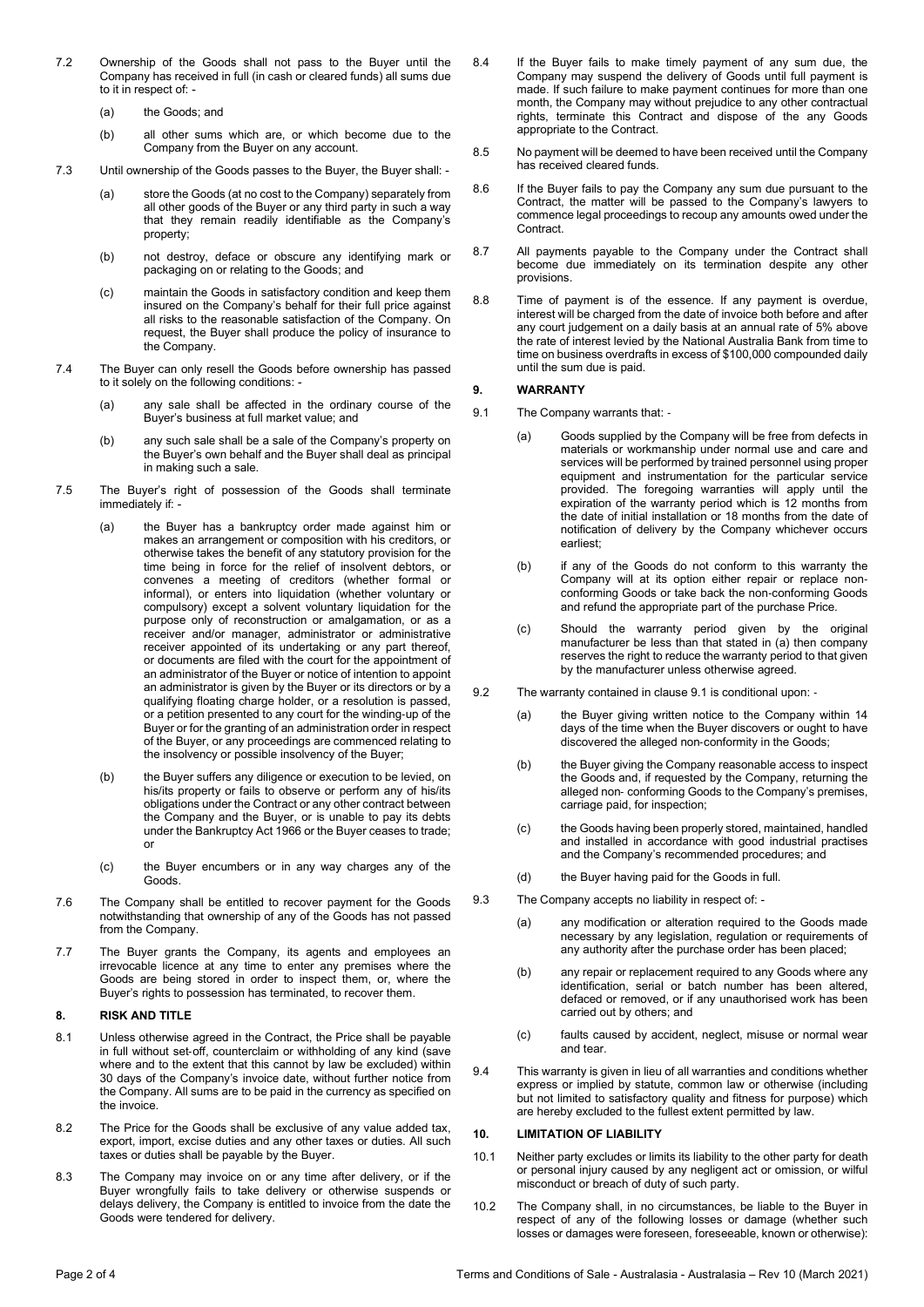- (a) indirect or consequential loss or damage:
- (b) loss of business profits, salary, business revenue, goodwill, or anticipated savings;
- 10.3 Notwithstanding any other provision of this Agreement, the parties agree that to the maximum extent permitted by law the Company's maximum liability to the Buyer arising out of or in connection with this Agreement or under any written or unwritten law, including without limitation in tort, in quasi contract or misrepresentation, (and including but not limited to any consequential loss or damage including loss of profit, loss of revenue, loss of opportunity or any indirect loss or damage) is limited to the greater of: -
	- (a) The amount paid to the Company for the performance of the particular Goods and/or Services in respect of which the liability is claimed to have arisen; or
	- (b) Where the event or events giving rise to the liability claimed to have arisen occur in circumstances in which a policy of insurance required by this Agreement will respond (or, but for any act or omission of the Company, would have responded) to a claim for indemnification, the amount recoverable by the Company under that policy, or which would have been recoverable under that policy but for the act or omission of the Company.

### 11. INTELLECTUAL PROPERTY

- 11.1 The Buyer warrant to the Company that all documents provided by the Buyer are accurate and that the Company is entitles to use all such documents for the purpose of the Contract and that such use does not infringe any third party's intellectual property rights.
- 11.2 The Buyer indemnifies the company against all claims and all losses and damages incurred by the Company as a result of documents provided by the Buyer resulting in a breach of a third party's intellectual property rights.
- 11.3 If the Buyer received any confidential information from the Company, the Buyer may not use or disclose such information unless it received the prior written consent with the Company.

# 12. GENERAL

- 12.1 The Company may terminate the Contract with immediate written notice if the Buyer fails to pay the Price in accordance with condition 8.4.
- 12.2 The Buyer may terminate or suspend its order for all, or part of the Goods covered by the Contract only upon the Company's written consent.
- 12.3 In the event of cancellation of the Contract by the Buyer, the Buyer will be liable for all costs incurred by the seller up to the time of cancellation or a variable charge based on the full value of the Contract dependent upon the time elapsed after placement of the Order whichever be the greater. The variable charges are defined as follows: -
	- (a) 2 weeks 25% (b) 3‐4 weeks 30%
	- (c) 5‐6 weeks 50%
	- (d) 7‐8 weeks 75%
	- (e) 9 weeks or more 100%

## 13. ASSIGNATION

- 13.1 The Company may at any time assign the Contract or any of its rights or obligations under it.
- 13.2 The Buyer shall not and shall not purport to assign or otherwise transfer the Contract or any rights or obligations under it without the Company's prior written consent. Any such consent shall not excuse the Buyer from performance of any obligations on its part to be performed.

### 14. SEVERABILITY

14.1 If and in so far as any part or provision of these Conditions is or becomes void or unenforceable it shall be deemed not to be or never to have been or formed a part of the Contract and the remaining provisions of the Contract shall continue in full force and effect.

### 15. FORCE MAJEURE

15.1 The Contract shall be suspended, without liability, in the event and to the extent that its performance is prevented or delayed due to any circumstance beyond the reasonable control of the party affected, including but not limited to: Act of God, war, armed conflict or terrorist attack, riot, fire, explosion, accident, flood, sabotage, governmental decisions or actions including but not limited to prohibition of exports or the failure to grant or revocation of applicable export licenses, or labour trouble, strike, lockout or injunction.

15.2 If either party is delayed or prevented from performance of its obligations by reason of this clause for more than 180 consecutive calendar days, either party may terminate the then unperformed element of the Contract by notice in writing given to the other party, without liability provided that the Buyer shall be obliged to pay the reasonable cost and expense of any work in progress and to pay for all Goods delivered as at the date of termination. Company may deliver by instalments and if so, each delivery shall constitute a separate Contract and failure by the Company to delivery any one or more of the instalments in accordance with their terms shall not entitle the Buyer to terminate the whole of the Contract or treat it as repudiated.

# 16. VARIATION

16.1 Any variation to the Contract shall only be effective if in writing and signed by authorised representatives of both parties.

### 17. WAIVER

17.1 No waiver by either party with respect to any breach or default or of any right or remedy and no course of dealing, shall be deemed to constitute a continuing waiver of any other breach or default or of any other right or remedy, unless such waiver be expressed in writing and signed by the party to be bound.

### 18. THIRD PARTY RIGHTS

18.1 Save to the extent expressly set out in the Contract, the Contract is not intended nor shall it create any rights, entitlement, claims or benefits enforceable by any person that is not a party to it and the rights set out in the Contracts (Rights of Third Party Parties) Act shall not apply.

### 19. NOTICES

19.1 Notices may be served by telex or fax and are deemed served the next working day after despatch.

### 20. GOVERNING LAW

20.1 The construction, validity and performance of this Contract shall be governed by and construed in accordance with Western Australia law and the parties hereby submit to the exclusive jurisdiction of the Western Australian courts.

## 21. PROTECTION OF PERSONAL DATA

- 21.1 In accordance with the General Data Protection Regulation (GDPR), we will ask for your agreement to collect these personal data. You enjoy the right of access and rectification to your personal data.
- 21.2 The purpose of personal data processing is:
	- (a) The legitimate interest pursued by our Company for marketing and customer relations management purposes, the organisation of our services, the registration and the invitation to the events of the Company;
	- (b) The execution of the pre-contractual measures or of the Contract when it implements a processing which purpose is the production, the management, the follow-up of the orders of our customers, the recovery;
	- (c) The compliance with legal and regulatory requirements when it implements processing for invoicing and accounting purposes.
	- (d) The data collected by the Company will only be kept for a time non longer than is necessary for the purposes for which data were processed, in accordance with applicable regulation.
	- (e) In this regard, customers data are kept for the time of the contractual relationship increased to 3 years without prejudice to preservation obligations or limitation periods. The accounting data will be kept within 10 years from the end of the accounting period.
	- (f) Under the conditions provided for in the Data Protection Act and regulation, natural persons enjoy the right of access to their personal data, of rectification, of interrogation, the right to restriction of processing, to data portability, and to erasure.
	- (g) The individuals concerned by data processing have also the right to object at any time, on grounds relating to their particular situation, to the personal data processed under the legal basis of the Company's legitimate interest, as well as the right to object to use of data for marketing purposes.
	- (h) Any person concerned has the right to lodge a complaint.